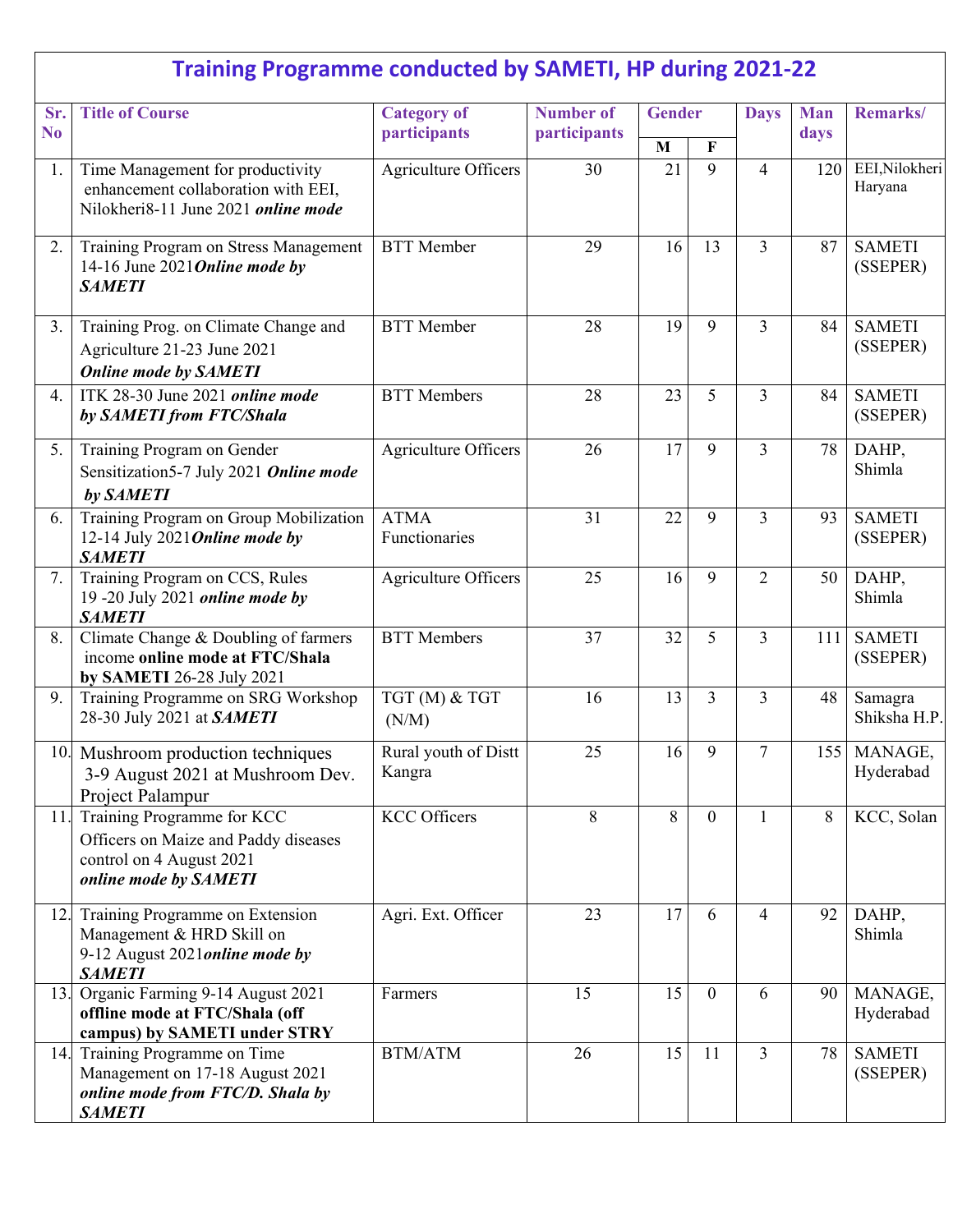| 15. | Organic Farming 23-28 August 2021<br>offline mode at FTC/Shala (off<br>campus) by SAMETI under STRY                                                      | Farmers                          | 30 | 26 | 4              | 6              |     | 180 MANAGE,<br>Hyderabad       |
|-----|----------------------------------------------------------------------------------------------------------------------------------------------------------|----------------------------------|----|----|----------------|----------------|-----|--------------------------------|
| 16. | Training Programme on Product<br>Branding24-25 August 2021<br>online mode                                                                                | <b>BTT</b> Members               | 23 | 14 | 9              | $\overline{2}$ | 46  | <b>SAMETI</b><br>(SSEPER)      |
| 17. | Training Programme on PFMS<br>7-8 September 2021 at SAMETI                                                                                               | <b>ATMA</b><br>Functionaries     | 15 | 12 | $\overline{3}$ | $\overline{2}$ | 30  | <b>SNO</b><br>(ATMA)<br>Shimla |
| 18. | Training Programme on Extension<br>Strategies for FPOs, FPCs SHGs<br>online mode by SAMETI 7-9<br>September 2021                                         | Agri. Ext. Officers              | 25 | 21 | $\overline{4}$ | $\overline{3}$ | 75  | DAHP,<br>Shimla                |
| 19. | Training on Vermicomposting 6-<br>11 September at KVK, Berthin                                                                                           | Rural youth of Distt<br>Bilaspur | 28 | 17 | 11             | 6              |     | 168 MANAGE,<br>Hyderabad       |
| 20. | Training on Seed Production 17-23<br>September at DDA Sirmour                                                                                            | Rural youth of Distt.<br>Sirmour | 15 | 11 | $\overline{4}$ | $\overline{7}$ | 105 | MANAGE,<br>Hyderabad           |
| 21. | Training Programme on Formation of<br>Workbook/Practice Books for students<br>22-25 September 2021 at SAMETI                                             | <b>Teaching Staff</b>            | 34 | 23 | 11             | $\overline{4}$ | 136 | Samagra<br>Shiksha HP          |
| 22. | Training on Seed Production<br>11-16 Oct. at KVK, Una                                                                                                    | Rural youth of Distt.<br>Una     | 15 | 9  | 6              | $\overline{7}$ | 105 | MANAGE,<br>Hyderabad           |
| 23. | Training cum Workshop for Teacher<br>Training Need Assessment under STARS<br>Project 28-29 Oct. 2021 at SAMETI                                           | <b>Teaching Staff</b>            | 23 | 16 | $\overline{7}$ | $\overline{2}$ | 46  | Samagra<br>Shiksha HP          |
| 24. | Training cum workshop on Hindi,<br>English and Social Science w.e.f. 08-10<br>Nov. 2021 at SAMETI                                                        | <b>Teaching Staff</b>            | 23 | 14 | 9              | $\overline{3}$ | 69  | Samagra<br>Shiksha HP          |
| 25. | Training Programme on CCS Conducts<br>Rules 11-12 Nov. 2021 at SAMETI                                                                                    | Ministerial Staff                | 30 | 28 | $\overline{2}$ | $\overline{2}$ | 60  | DAHP,<br>Shimla                |
| 26. | Training Programme on Acts and Rules<br>For Agri. Deptt. Officers w.e.f. 15-17<br>Nov. 2021 at FTC Dharamshala                                           | Agri. Ext. Officer               | 20 | 16 | 4              | 3              | 60  | DAHP,<br>Shimla                |
| 27. | Training Programme on Development of<br>workbooks for Primary/secondary<br>students 22-26 Nov. 2021                                                      | <b>Teaching Staff</b>            | 26 | 16 | 10             | 5              | 130 | Samagra<br>Shiksha HP          |
| 28. | Training Programme on Organic Farming<br>under STRY 22-27 Nov. 2021<br>at SAMETI, Mashobra.                                                              | Rural youth of<br>Distt.Shimla   | 15 | 10 | 5              | 6              | 90  | MANAGE,<br>Hyderabad           |
| 29. | Trg. Programme on Induction Course for<br>Natural Farming fellow short term,<br>intern's & ALC fellow w.e.f 29 Nov. -01<br>Dec. 2021 at SAMETI, Mashobra | Intern fellows                   | 33 | 26 | $\tau$         | $\overline{3}$ | 99  | SNO,<br><b>ATMA</b><br>Shimla  |
| 30. | Taining Programme on organic farming<br>under STRY 30 <sup>th</sup> Nov. 06 <sup>th</sup> Dec. 2021 at<br>KVK Chamba                                     | Rural youth of Distt.<br>Chamba  | 15 | 4  | 11             | 6              | 90  | MANAGE,<br>Hyderabad           |
| 31. | Training Programme on affective skill<br>for training management 1-4 Dec. 2021<br>through online mode                                                    | Agri. Ext. Officer               | 22 | 15 | $\overline{7}$ | $\overline{4}$ | 88  | EEI<br>Nilokheri               |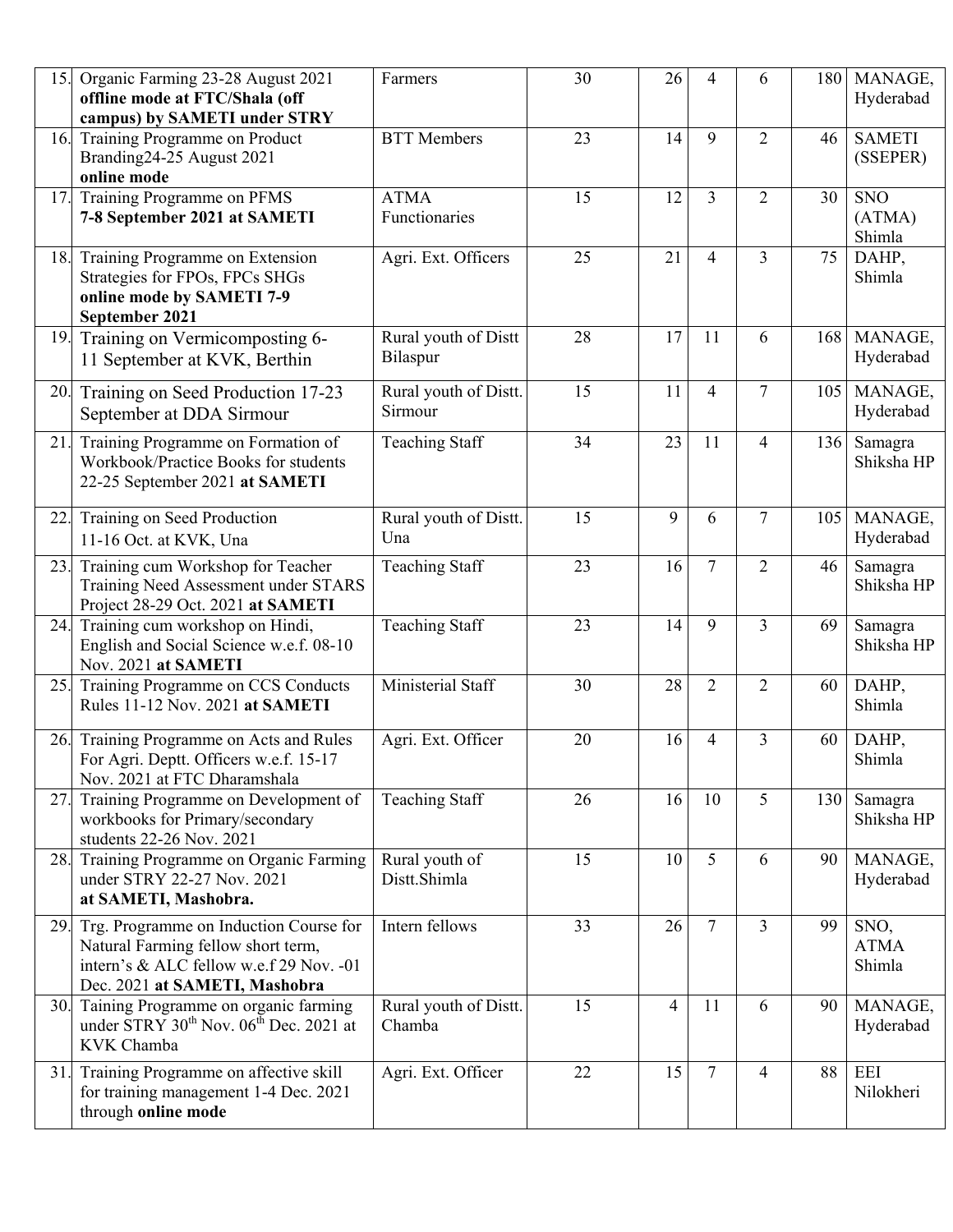| 32. | Training programme on Climate Change<br>and Doubling of farmers income<br>13-15 Dec. 2021 <i>online mode</i>                                                             | State and other state<br>Agri. or line Deptt.<br>officers or Progressiv<br>Farmers | 35  | 23  | 12             | 3   | 105  | MANAGE,<br>Hyderabad      |
|-----|--------------------------------------------------------------------------------------------------------------------------------------------------------------------------|------------------------------------------------------------------------------------|-----|-----|----------------|-----|------|---------------------------|
| 33. | Training Programme on Mashroom<br>Cultivation under STRY 24-30 Nov.<br>2021 organized by Horticulture Deptt. at<br>Rampur                                                | Rural youth of<br>Distt Shimla                                                     | 15  | 13  | $\overline{2}$ | 6   | 90   | MANAGE,<br>Hyderabad      |
| 34. | Training Programme on Natural Farming<br>and scope for doubling of farmers<br>income on 17-19 Feb. 2022 at $FTC/$<br><b>Dharamshala</b>                                  | Progressive farmers                                                                | 31  | 28  | $\mathcal{E}$  | 3   | 93   | <b>SAMETI</b><br>(SSEPER) |
| 35. | Trg programme on Strategies for women i Agri. Ext. Officers<br>Agriculture and allied sectors w.e.f. 23-25<br>Feb. 2022 at FTC/Dharamshala through<br><b>Online mode</b> |                                                                                    | 22  | 9   | 13             | 3   | 66   | MANAGE,<br>Hyderabad      |
| 36. | Academic Committee 24March 2022                                                                                                                                          | AC, Members/<br>SAMETI, Staff                                                      | 11  | 11  | $\Omega$       |     | 11   | <b>SAMETI</b><br>(SSEPER) |
|     |                                                                                                                                                                          | <b>Total Nos. of courses organized -36</b>                                         | 853 | 612 | 241            | 135 | 3120 |                           |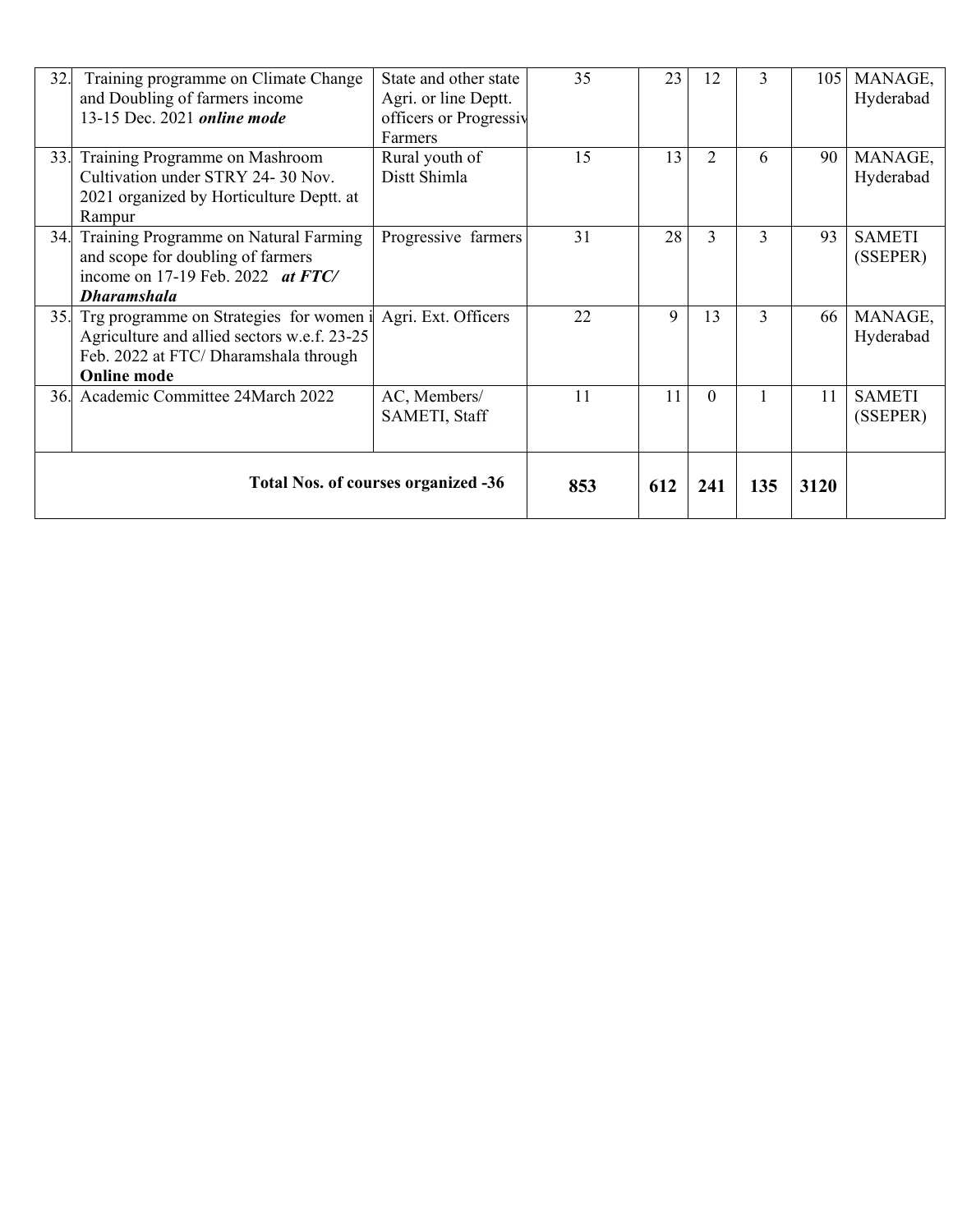|                       | <b>SSEPER Training</b>                                                                                                                                   |                                    |                                  |                               |                |                |                    |                           |
|-----------------------|----------------------------------------------------------------------------------------------------------------------------------------------------------|------------------------------------|----------------------------------|-------------------------------|----------------|----------------|--------------------|---------------------------|
| Sr.<br>N <sub>0</sub> | <b>Title of Course</b>                                                                                                                                   | <b>Category of</b><br>participants | <b>Number of</b><br>participants | <b>Gender</b><br>$\mathbf{M}$ | F              | <b>Days</b>    | <b>Man</b><br>days | Remarks/                  |
| 1.                    | Stress Management 14-16 June<br>2021 Online mode by SAMETI                                                                                               | <b>BTT</b> Member                  | 29                               | 16                            | 13             | $\overline{3}$ | 87                 | <b>SAMETI</b><br>(SSEPER) |
| 2.                    | Training Prog. on Climate Change and<br>Agriculture 21-23 June 2021<br><b>Online mode by SAMETI</b>                                                      | <b>BTT</b> Member                  | 28                               | 19                            | 9              | $\overline{3}$ | 84                 | <b>SAMETI</b><br>(SSEPER) |
| 3.                    | ITK 28-30 June 2021 online mode by<br><b>SAMETI</b> from FTC/Shala                                                                                       | <b>BTT</b> Members                 | 28                               | 23                            | 5              | 3              | 84                 | <b>SAMETI</b><br>(SSEPER) |
| 4.                    | Training Program on Group Mobilization<br>12-14 July 2021<br><b>Online mode by SAMETI</b>                                                                | <b>ATMA</b><br>Functionaries       | 31                               | 22                            | 9              | 3              | 93                 | <b>SAMETI</b><br>(SSEPER) |
| 5.                    | Climate Change & Doubling of farmers<br>income 26-28 July 2021                                                                                           | <b>BTT</b> Members                 | 37                               | 32                            | 5              | $\overline{3}$ | 111                | <b>SAMETI</b><br>(SSEPER) |
| 6.                    | Training Programme on Time<br>Management on 17-18 August 2021<br>online mode from FTC/Shala by<br><b>SAMETI</b>                                          | <b>BTM/ATM</b>                     | 26                               | 15                            | 11             | $\overline{3}$ | 78                 | <b>SAMETI</b><br>(SSEPER) |
| 7.                    | Training Programme on Product<br>Branding24-25 August 2021<br><b>Online mode by SAMETI</b>                                                               | <b>BTT</b> Members                 | 23                               | 14                            | 9              | $\overline{2}$ | 46                 | <b>SAMETI</b><br>(SSEPER) |
| 8.                    | Training Programme on PFMS<br>off campus at SAMETI 7-8 September<br>2021                                                                                 | <b>ATMA</b><br>Functionaries       | 15                               | 12                            | 3              | $\overline{2}$ | 30                 | SNO (ATMA)<br>Shimla      |
| 9.                    | Trg. Programme on Induction Course for<br>Natural Farming fellow short term,<br>intern's & ALC fellow w.e.f 29 Nov. -01<br>Dec. 2021 at SAMETI, Mashobra | Intern fellows                     | 33                               | 26                            | $\overline{7}$ | $\overline{3}$ | 99                 | SNO (ATMA)<br>Shimla      |
| 10.                   | Training Programme on Natural Farming<br>and scope for doubling of farmers<br>income on 17-19 Feb. 2022 $at$ FTC/<br><b>Dharamshala</b>                  | Progressive<br>farmers             | 31                               | 28                            | 3              | 3              | 93                 | <b>SAMETI</b><br>(SSEPER) |
| 11.                   | Academic Committee 24March 2022                                                                                                                          | AC, Members/<br>SAMETI, Staff      | 11                               | 11                            | $\mathbf{0}$   | $\mathbf{1}$   | 11                 | <b>SAMETI</b><br>(SSEPER) |
|                       |                                                                                                                                                          | <b>Total Nos. 11</b>               | 292                              | 218                           | 74             | 29             | 816                |                           |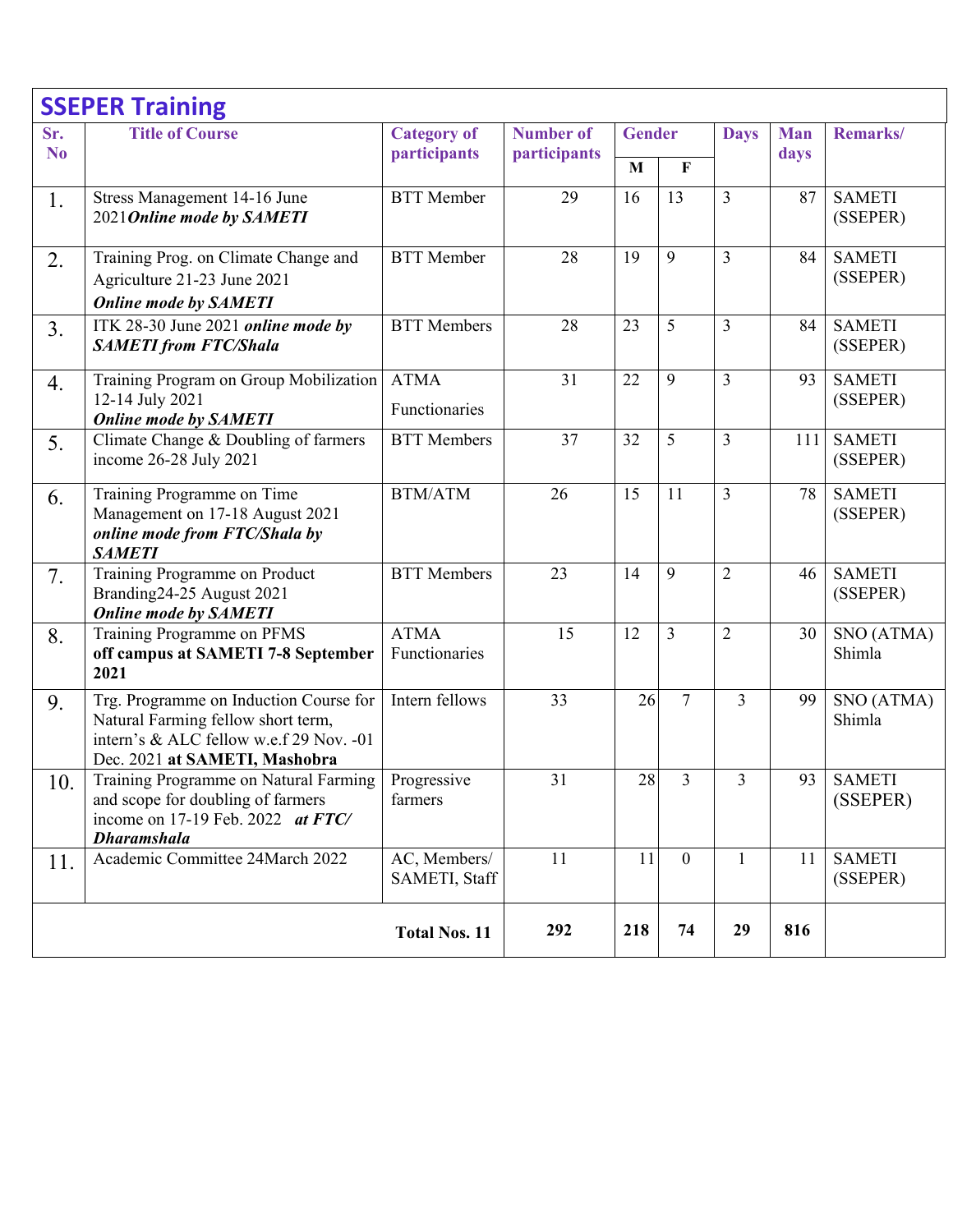## **Departmental Training**

| Sr.<br>N <sub>0</sub> | <b>Title of Course</b>                                                                                           | <b>Category of</b><br>participants | <b>Number of</b><br>participants | <b>Gender</b> |                | <b>Days</b>    | <b>Man</b><br>days | Remarks/<br><b>Sponsored by</b> |
|-----------------------|------------------------------------------------------------------------------------------------------------------|------------------------------------|----------------------------------|---------------|----------------|----------------|--------------------|---------------------------------|
|                       |                                                                                                                  |                                    |                                  | M             | $\mathbf F$    |                |                    |                                 |
| 1.                    | Training Program on Gender<br>Sensitization 5-7 July 2021<br>online mode by SAMETI                               | Agri. Deptt<br>Officer             | 26                               | 17            | 9              | 3              | 78                 | DAHP,<br>Shimla                 |
| 2.                    | Training Program on CCS, Conduct<br>Rules 19 -20 July 2021 online mode<br>by SAMETI                              | Agri. Deptt<br>Officer             | 25                               | 16            | 9              | $\overline{2}$ | 50                 | DAHP,<br>Shimla                 |
| 3.                    | Training Programme on Extension<br>Management & HRD Skill on 9-12<br>August 2021 online mode by SAMETI           | Agri. Deptt<br>Officer             | 23                               | 17            | 6              | 4              | 92                 | DAHP,<br>Shimla                 |
| 4.                    | Training Programme on Extension<br>Strategies for FPOs, FPCs SHGs<br>online mode by SAMETI<br>7-9 September 2021 | Agri. Deptt<br>Officer             | 25                               | 21            | 4              | 3              | 75                 | DAHP,<br>Shimla                 |
| 5.                    | Training Programme on CCS Conducts<br>Rules 11-12 Nov. 2021 at SAMETI                                            | Ministerial<br>Staff               | 30                               | 28            | $\overline{2}$ | $\overline{2}$ | 60                 | DAHP,<br>Shimla                 |
| 6.                    | Training Programme on Acts and Rules<br>for Agri. Deptt. Officers w.e.f. 15-17<br>Nov. 2021 at FTC Dharamshala   | Agri. Ext.<br>Officer              | 20                               | 16            | 4              | 3              | 60                 | DAHP,<br>Shimla                 |
|                       | <b>Total Nos. -06</b>                                                                                            | 149                                | 115                              | 34            | 17             | 415            |                    |                                 |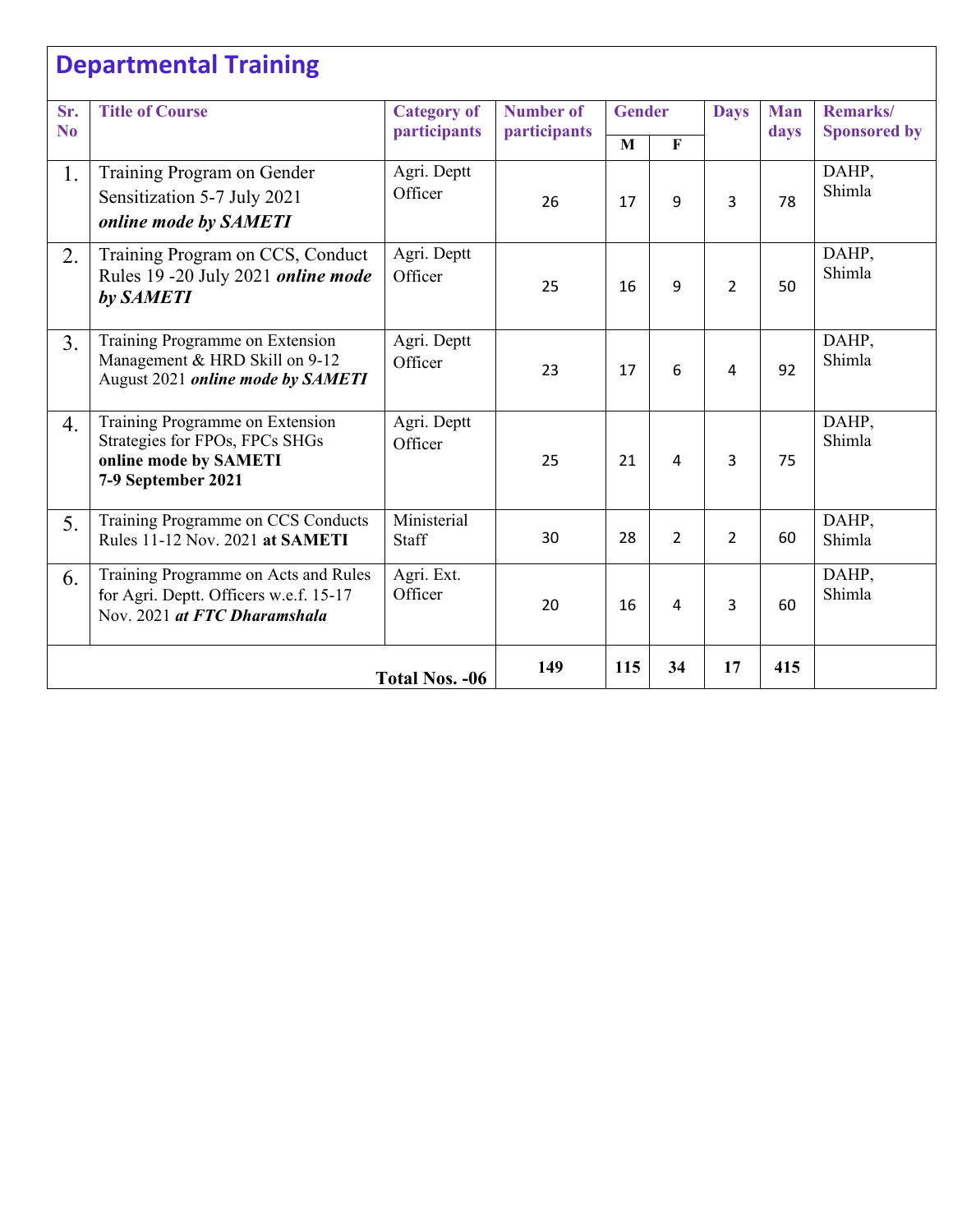|                | <b>National Level/ Other State and Other DepartmentalTraining</b>                                                                              |                                                                                        |                  |               |                  |                |            |                           |
|----------------|------------------------------------------------------------------------------------------------------------------------------------------------|----------------------------------------------------------------------------------------|------------------|---------------|------------------|----------------|------------|---------------------------|
| Sr.            | <b>Title of Course</b>                                                                                                                         | <b>Category of</b>                                                                     | <b>Number of</b> | <b>Gender</b> |                  | <b>Day</b>     | <b>Man</b> | Remarks/                  |
| N <sub>0</sub> |                                                                                                                                                | participants                                                                           | participant<br>S | $\mathbf{M}$  | F                | $\mathbf{s}$   | days       |                           |
| 1.             | Time Management for productivity<br>enhancement collaboration with EEI,<br>Nilokheri8-11 June 2021 online mode                                 | Agriculture Officers                                                                   | 30               | 21            | 9                | $\overline{4}$ | 120        | EEI, Nilokheri<br>Haryana |
| 2.             | Training Programme on SRG Workshop<br>28-30 July 2021<br><b>Offline mode on campus at SAMETI</b>                                               | TGT (M) & TGT<br>(N/M)                                                                 | 16               | 13            | 3                | $\overline{3}$ | 48         | Smagra<br>Shiksha HP      |
| 3.             | Training Programme for KCC<br>Officers on Maize and Paddy diseases<br>control on 4 August 2021<br>online mode by SAMETI                        | <b>KCC Officers</b>                                                                    | 8                | 8             | $\boldsymbol{0}$ | $\mathbf{1}$   | 8          | KCC, Solan                |
| 4.             | Training Programme on Formation of<br>Workbook/Practice Books for students<br>22-25 September 2021<br>offline mode at SAMETI                   | <b>Teaching Staff</b>                                                                  | 34               | 23            | 11               | $\overline{4}$ | 136        | Samagra<br>Shiksha H.P.   |
| 5.             | Training cum Workshop for Teacher<br>Training Need Assessment under STARS<br>Project 28-29 Oct. 2021 at SAMETI                                 | <b>Teaching Staff</b>                                                                  | 23               | 16            | $\overline{7}$   | $\overline{2}$ | 46         | Samagra<br>Shiksha HP     |
| 6.             | Training cum workshop on Hindi,<br>English and Social Science w.e.f. 08-10<br>Nov. 2021 at SAMETI                                              | <b>Teaching Staff</b>                                                                  | 23               | 14            | 9                | 3              | 69         | Samagra<br>Shiksha HP     |
| 7.             | Training Programme on Development of<br>workbooks for Primary/secondary<br>students 22-26 Nov. 2021                                            | <b>Teaching Staff</b>                                                                  | 26               | 16            | 10               | 5              | 130        | Samagra<br>Shiksha HP     |
| 8.             | Training Programme on affective skill<br>for training management 1-4 Dec. 2021<br>through online mode                                          | Agri. Ext. Officer                                                                     | 22               | 15            | $\tau$           | 4              | 88         | <b>EEI</b><br>Nilokheri   |
| 9.             | Training programme on Climate Change<br>and Doubling of farmers income<br>13-15 Dec. 2021 online mode                                          | State and other<br>State Agri. or line<br>Deptt. officers or<br>Progressive<br>Farmers | 35               | 23            | 12               | $\overline{3}$ | 105        | MANAGE,<br>Hyderabad      |
| 10.            | Trg programme on Strategies for women<br>in Agriculture and allied sectors w.e.f.<br>23-25 Feb. 2022 at FTC/Dharamshala<br>through online mode | Agri. Ext. Officers                                                                    | 22               | 9             | 13               | $\overline{3}$ | 66         | MANAGE,<br>Hyderabad      |
|                |                                                                                                                                                |                                                                                        | 239              | 158           | 81               | 32             | 816        |                           |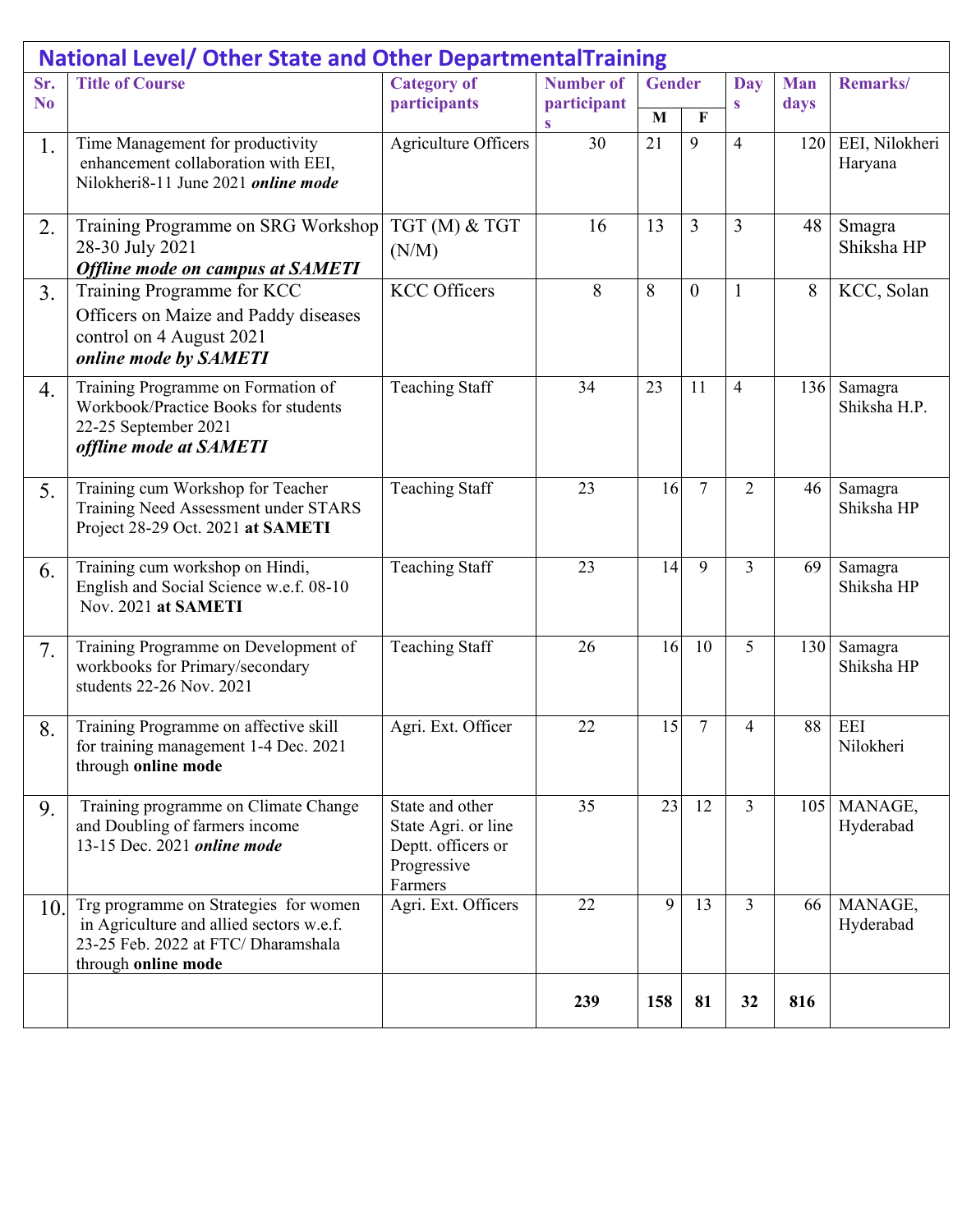## **SKILL TRAINING FOR RURAL YOUTH SPONSORED BY MANAGE, HYDERABAD**

| Sr.<br>No | <b>Title of Course</b>                                                                                             | <b>Category of</b><br>participants | <b>Number of</b><br>participants | <b>Gender</b>  |                | <b>Days</b>    |     | Remarks/<br><b>Sponsored by</b> |
|-----------|--------------------------------------------------------------------------------------------------------------------|------------------------------------|----------------------------------|----------------|----------------|----------------|-----|---------------------------------|
|           |                                                                                                                    |                                    |                                  | M              | F              |                |     |                                 |
| 1.        | Mushroom production techniques<br>3-9 August 2021 at Mushroom<br>Dev. Project Palampur                             | Rural youth of<br>Distt Kangra     | 25                               | 16             | 9              | $\overline{7}$ | 155 | MANAGE,<br>Hyderabad            |
| 2.        | Organic Farming 9-14 August 2021<br>offline mode at FTC/Shala (off<br>campus) by SAMETI under STRY                 | Farmers                            | 15                               | 15             | $\mathbf{0}$   | 6              | 90  | MANAGE,<br>Hyderabad            |
| 3.        | Organic Farming 23-28 August 2021<br>offline mode at FTC/Shala (off<br>campus) by SAMETI under STRY                | Farmers                            | 30                               | 26             | $\overline{4}$ | 6              | 180 | MANAGE,<br>Hyderabad            |
| 4.        | Training on vermicomposting<br>6-11 September at KVK, Berthin                                                      | Rural youth of<br>Distt Bilaspur   | 28                               | 17             | 11             | 6              | 168 | MANAGE,<br>Hyderabad            |
| 5.        | Training on Seed Production<br>17-23 September at DDA Sirmour                                                      | Rural youth of<br>Distt. Sirmour   | 15                               | 11             | $\overline{4}$ | $\overline{7}$ | 105 | MANAGE,<br>Hyderabad            |
| 6.        | Training on Seed Production<br>11-16 Oct. at KVK, Una                                                              | Rural youth of<br>Distt. Una       | $\overline{15}$                  | $\overline{9}$ | 6              | $\overline{7}$ | 105 | MANAGE,<br>Hyderabad            |
| 7.        | Training Programme on Organic<br>Farming under STRY 22-27 Nov.<br>2021 at SAMETI, Mashobra.                        | Rural youth of<br>Distt.Shimla     | 15                               | 10             | 5              | 6              | 90  | MANAGE,<br>Hyderabad            |
| 8.        | Trg. Programme on organic farming<br>under STRY 30 <sup>th</sup> Nov. 06 <sup>th</sup> Dec. 2021<br>KVK Chamba     | Rural youth of<br>Distt. Chamba    | 15                               | $\overline{4}$ | 11             | 6              | 90  | MANAGE,<br>Hyderabad            |
| 9.        | Trg. Programme on Mashroom<br>Cultivation under STRY 24-30 Nov.<br>2021 organized by Horticulture Deptt.<br>Rampur | Rural youth of<br>Distt Shimla     | 15                               | 13             | $\overline{2}$ | 6              | 90  | MANAGE,<br>Hyderabad            |
|           | No. of Courses organized-09                                                                                        | 173                                | 121                              | 52             | 57             | 1073           |     |                                 |